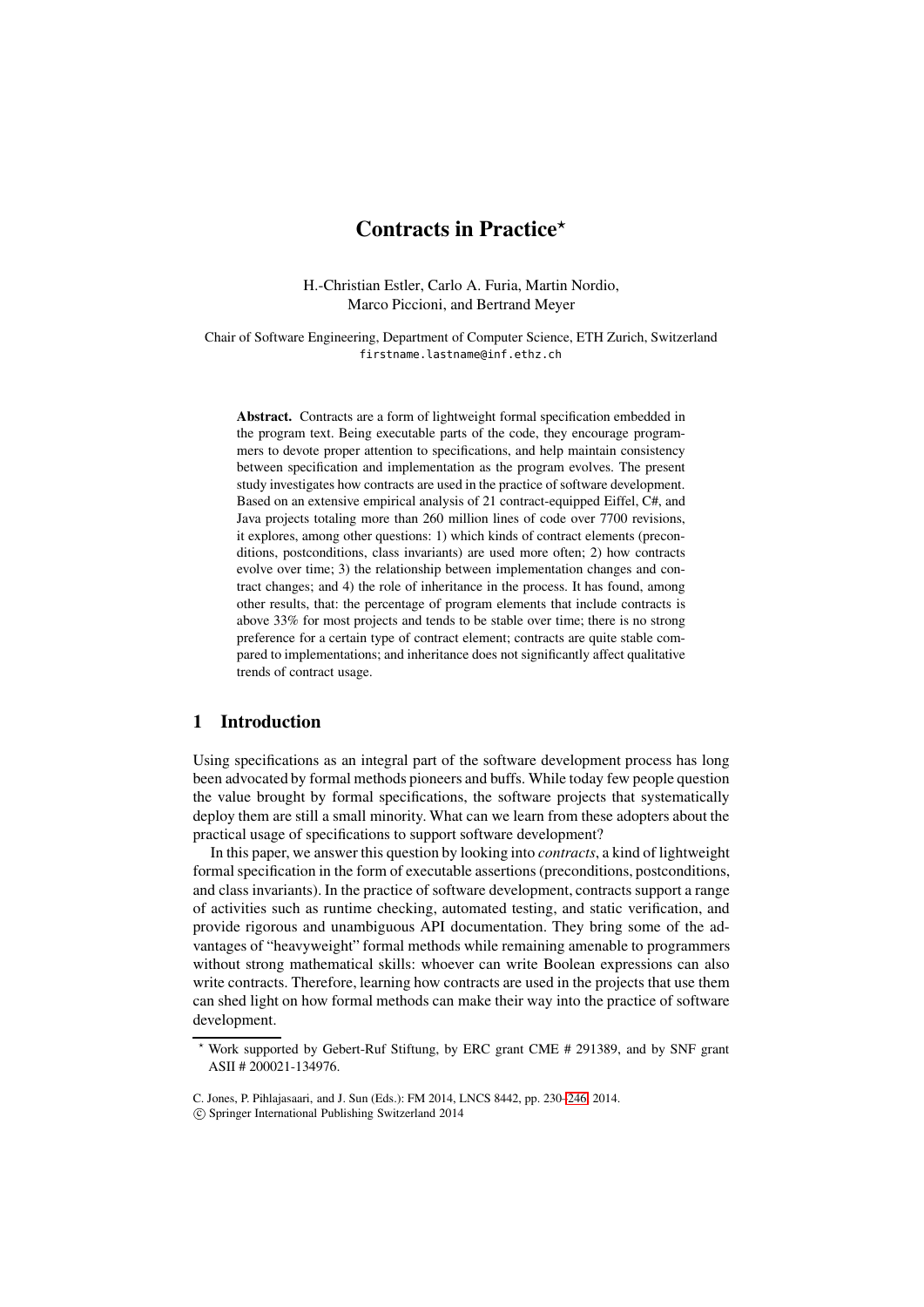#### Contracts in Practice 231

The empirical study of this paper analyzes 21 projects written in Eiffel, C#, and Java, three major object-oriented languages supporting contracts, with the goal of studying how formal specifications are written, changed, and maintained as part of general software development. Eiffel has always supported contracts natively; the Java Modeling Language (JML [\[16\]](#page-16-0)) extends Java with contracts written as comments; and C# has recently added support with the Code Contracts framework [\[8\]](#page-16-1). Overall, our study analyzed more than 260 million lines of code and specification distributed over 7700 revisions. To our knowledge, this is the first extensive study of the practical evolving usage of simple specifications such as contracts over project lifetimes.

The study's specific **questions** target various aspects of how contracts are used in practice: Is the usage of contracts quantitatively significant and uniform across the various selected projects? How does it evolve over time? How does it change with the overall project? What kinds of contracts are used more often? What happens to contracts when implementations change? What is the role of inheritance?

The main **findings** of the study, described in Section [3,](#page-3-0) include:

- **–** The projects in our study make a *significant usage* of contracts: the percentages of routines and classes with specification is above 33% in the majority of projects.
- **–** The usage of specifications tends to be *stable over time*, except for the occasional turbulent phases where major refactorings are performed. This suggests that contracts evolve following design changes.
- **–** There is *no strong preference* for certain *kinds* of specification elements (preconditions, postconditions, class invariants); but preconditions, when they are used, tend to be larger (have more clauses) than postconditions. This indicates that different specification elements are used for different purposes.
- **–** Specifications are quite *stable* compared to implementations: a routine's body may change often, but its contracts will change infrequently. This makes a good case for a fundamental software engineering principle: stable interfaces over changing implementations [\[21\]](#page-16-2).
- **–** *Inheritance* does not significantly affect the qualitative findings about specification usage: measures including and excluding inherited contracts tend to correlate. This suggests that the abstraction levels provided by inheritance and by contracts are largely complementary.

As a supplemental contribution, we make all data collected for the study available online as an SQL database image [\[3\]](#page-15-1). This provides a treasure trove of data about practically all software projects of significant size publicly available that use contracts.

**Positioning: What this Study is** *Not*. The term "specification" has a broad meaning. To avoid misunderstandings, let us mention other practices that might be interesting to investigate, but which are *not* our target in this paper. We do not consider formal specifications in forms other than executable contracts. We do not look for formal specifications in *generic* software projects: it is well-known [\[22\]](#page-16-3) that the overwhelming majority of software does not come with formal specifications (or any specifications). Instead, we pick our projects among the minority of those actually using contracts, to study how the few adopters use formal specifications in practice. We do not study *applications* of contracts; but our analysis may serve as a basis to follow-up studies targeting applications. We do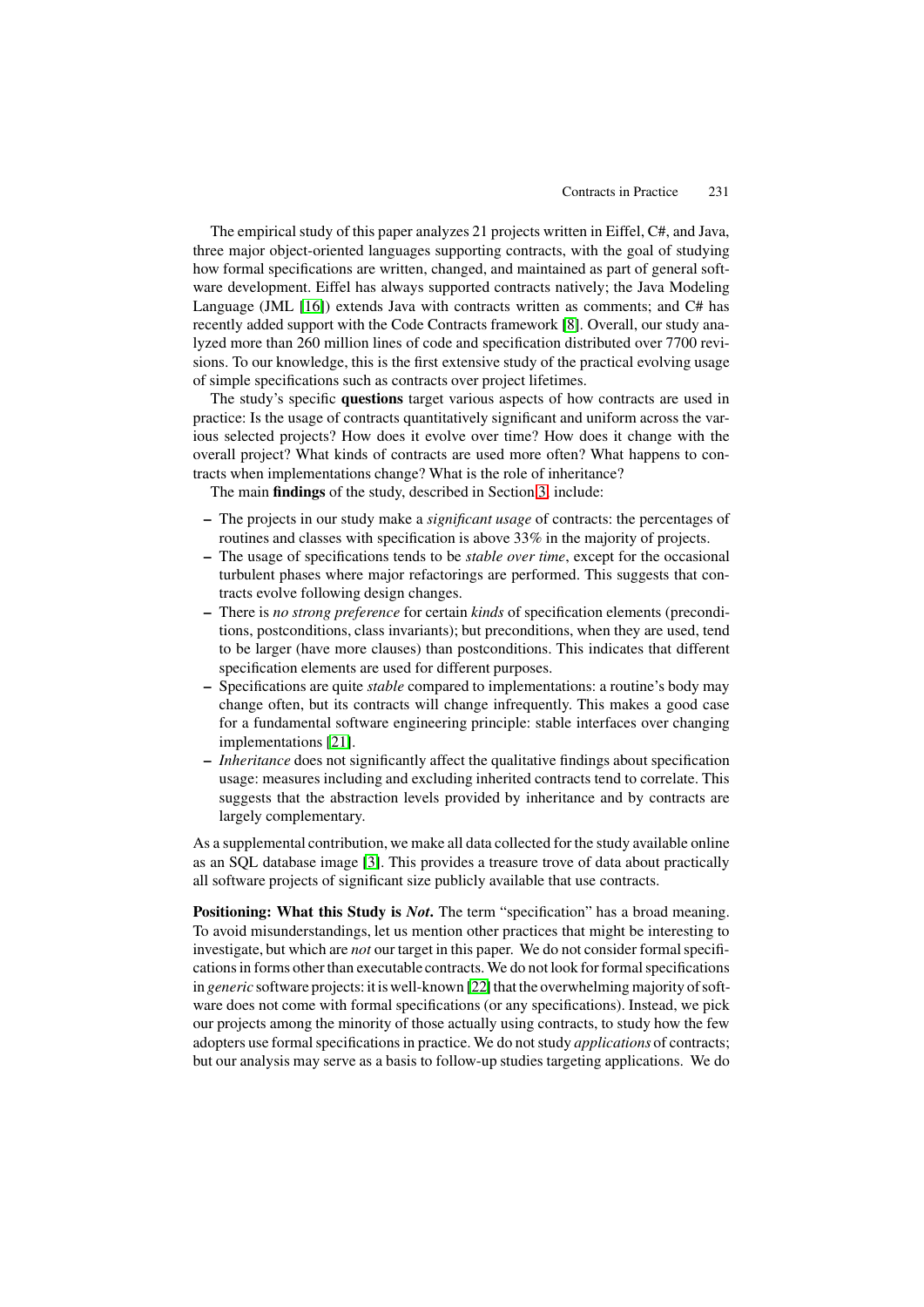not compare different methodologies to design and write contracts; we just observe the results of programming practices.

**Extended Version.** For lack of space, we can only present the most important facts; an extended version [\[7\]](#page-15-2) provides more details on both the analysis and the results.

# <span id="page-2-1"></span>**2 Study Setup**

Our study analyzes contract specifications in Eiffel, C#, and Java, covering a wide range of projects of different sizes and life spans developed by professional programmers and researchers. We use the terms "contract" and "specification" as synonyms.

**Data Selection.** We selected 21 open-source projects that use contracts and are available in public repositories. Save for requiring a minimal amount of revisions (at least 30) and contracts (at least 5% of elements in the latest revisions), we included all open-source projects written in Eiffel, C# with CodeContracts, or Java with JML we could find when we performed this research. Table [1](#page-2-0) lists the projects and, for each of them, the total number of REVisions, the life span (AGE, in weeks), the size in lines of code (LOC) at the latest revision, the number of DEVelopers involved (i.e., the number of committers to the repository), and a short description.

<span id="page-2-0"></span>**Table 1.** List of projects used in the study. "AGE" is in weeks, "#LOC" is lines of code.

| #   | PROJECT                        |        | LANG. # REV. | AGE         |         |     | # LOC # DEV. DESCRIPTION                          |
|-----|--------------------------------|--------|--------------|-------------|---------|-----|---------------------------------------------------|
|     | AutoTest                       | Eiffel | 306          | 195         | 65'625  |     | 13 Contract-based random testing tool             |
| 2.  | EiffelBase                     | Eiffel | 1342         | 1006        | 61'922  | 45  | General-purpose data structures library           |
|     | 3 EiffelProgramAnalysis Eiffel |        | 208          | 114         | 40'750  |     | Utility library for analyzing Eiffel programs     |
| 4   | GoboKernel                     | Eiffel | 671          | 747         | 53'316  | 8   | Library for compiler interoperability             |
| 5   | GoboStructure                  | Eiffel | 282          | 716         | 21'941  |     | 6 Portable data structure library                 |
| 6   | GoboTime                       | Eiffel | 120          | 524         | 10'840  | 6   | Date and time library                             |
|     | GoboUtility                    | Eiffel | 215          | 716         | 6'131   |     | 7 Library to support design patterns              |
| 8   | GoboXML                        | Eiffel | 922          | 285         | 163'552 |     | 6 XML Library supporting XSL and XPath            |
| 9   | Boogie                         | C#     | 766          | 108         | 88'284  | 29  | Program verification system                       |
| 10  | <b>CCI</b>                     | C#     | 100          | 171         | 20'602  |     | 3 Library to support compilers construction       |
| 11  | Dafny                          | C#     | 326          | 106         | 29'700  |     | 19 Program verifier                               |
| 12. | LabsFramework                  | C#     | 49           | 30          | 14'540  |     | Library to manage experiments in .NET             |
| 13  | Quickgraph                     | C#     | 380          | 100         | 40'820  |     | 4 Generic graph data structure library            |
| 14  | <b>Rxx</b>                     | C#     | 148          | 68          | 55'932  |     | 2 Library of unofficial reactive LINQ extensions  |
| 15  | Shweet                         | C#     | 59           | 7           | 2352    |     | 2 Application for messaging in Twitter style      |
| 16  | DirectVCGen                    | Java   | 376          | 119         | 13'294  |     | 6 Direct Verification Condition Generator         |
| 17  | <b>ESCJava</b>                 | Java   | 879          | 366         | 73'760  | 27  | An Extended Static Checker for Java (version 2)   |
| 18  | JavaFE                         | Java   | 395          | 389         | 35'013  | 18  | Front-end parser for Java byte and source code    |
| 19  | Logging                        | Java   | 29           | 106         | 5'963   | 3   | A logging framework                               |
| 20  | <b>RCC</b>                     | Java   | 30           | 350         | 10'872  |     | 7 Race Condition Checker for Java                 |
| 21  | Umbra                          | Java   | 153          | 169         | 15'538  |     | 8 Editor for Java bytecode and BML specifications |
|     | Total                          |        |              | 7'756 6'392 | 830'747 | 228 |                                                   |

**Measures.** The raw measures produced by include: the number of classes, the number of classes with invariants, the average number of invariant clauses per class, and the number of classes modified compared to the previous revision; the number of routines (public and private), the number of routines with non-empty precondition, with non-empty postcondition, and with non-empty specification (that is, precondition, postcondition, or both), the average number of pre- and postcondition clauses per routine, and the number of routines with modified body compared to the previous revision.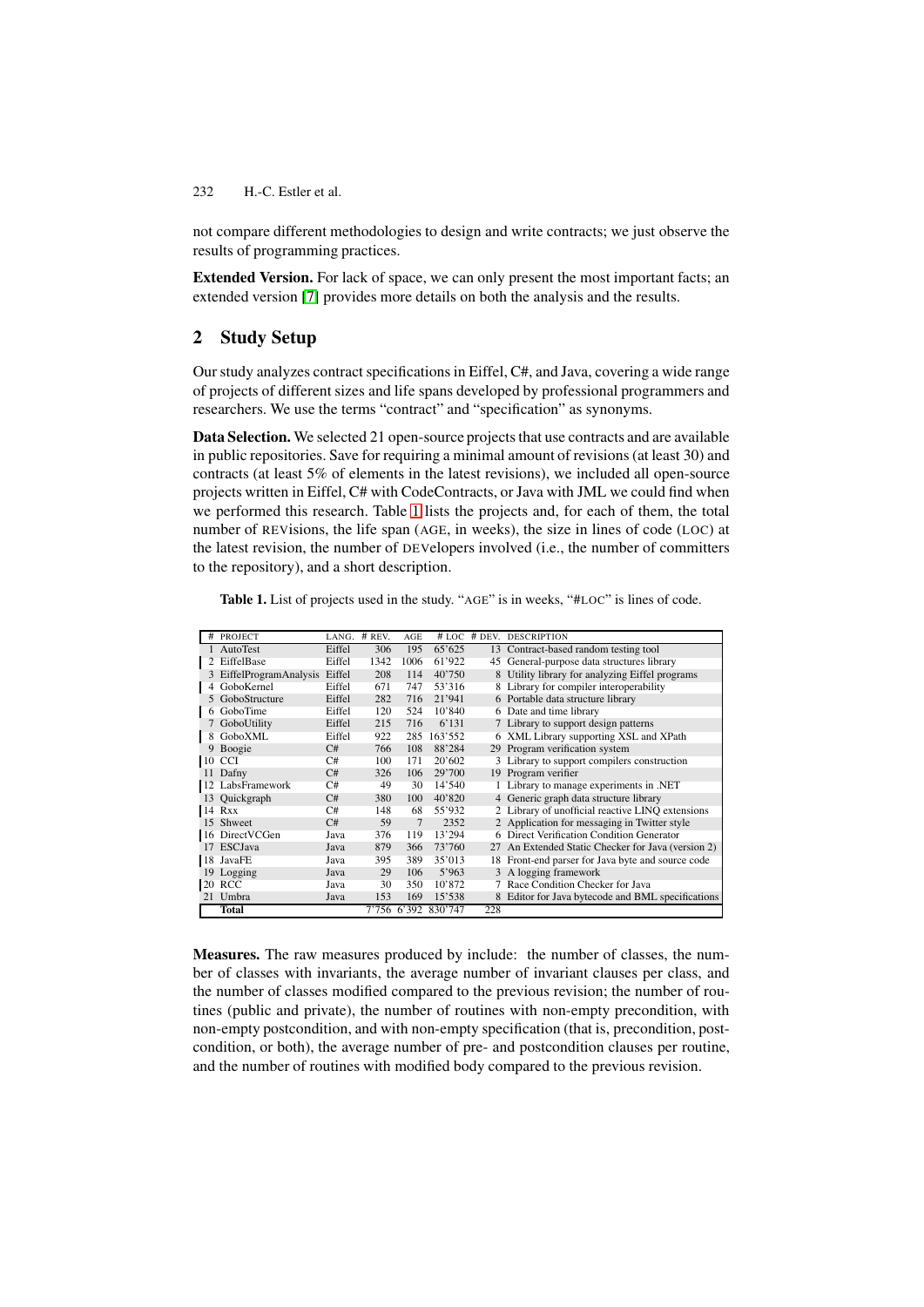Measuring precisely the *strength* of a specification (which refers to how constraining it is) is hardly possible as it requires detailed knowledge of the semantics of classes and establishing undecidable properties in general. In our study, we *count* the number of specification clauses (elements *and*ed, normally on different lines) as a proxy for specification strength. The number of clauses is a measure of *size* that is interesting in its own right. If some clauses are changed, $<sup>1</sup>$  $<sup>1</sup>$  $<sup>1</sup>$  just counting the clauses may measure</sup> strength incorrectly. We have evidence, however, that the error introduced by measuring strengthening in this way is small. We manually inspected 277 changes randomly chosen, and found 11 misclassifications (e.g., strengthening reported as weakening). Following [\[17,](#page-16-4) Eq. 5], this implies that, with 95% probability, the errors introduced by our estimate (measuring clauses for strength) involve no more than 7% of the changes.

# <span id="page-3-0"></span>**3 How Contracts Are Used**

Our study targets the following main *questions*, addressed in the following subsections.

- Q1. Do projects make a significant *usage* of contracts, and how does usage evolve over time?
- Q2. How does the usage of contracts change with projects growing or shrinking in *size*?
- Q3. What *kinds* of contract elements are used more often?
- Q4. What is the typical *size* and *strength* of contracts, and how does it change over time?
- Q5. Do *implementations* change more often than their *contracts*?
- Q6. What is the role of *inheritance* in the way contracts change over time?

Table [2](#page-4-0) shows the essential quantitative data we discuss for each project; Table [3](#page-5-0) shows sample plots of the data for four projects. In the rest of the section, we illustrate and summarize the data in Table [2](#page-4-0) and the plots in Table [3](#page-5-0) as well as much more data and plots that, for lack of space, are available elsewhere [\[3,](#page-15-1)[7\]](#page-15-2).

#### <span id="page-3-2"></span>**3.1 Writing Contracts**

In the majority of projects in our study, developers devoted a considerable part of their programming effort to writing specifications for their code. While we specifically target projects with *some* specification (and ignore the majority of software that doesn't use contracts), we observe that most of the projects achieve *significant* percentages of routines or classes with specification. As shown in column % ROUTINES SPEC of Table [2,](#page-4-0) in 7 of the 21 analyzed projects, on average 50% or more of the public routines have some specification (pre- or postcondition); in 14 projects, 35% or more of the routines have specification; and only 3 projects have small percentages of specified routines (15% or less). Usage of class invariants (column % CLASSES INV in Table [2\)](#page-4-0) is more varied but still consistent: in 9 projects, 33% or more of the classes have an invariant; in 10 projects, 12% or less of the classes have an invariant. The standard deviation of these percentages is small for 11 of the 21 projects, compared to the average value over

<span id="page-3-1"></span><sup>&</sup>lt;sup>1</sup> We consider all concrete syntactic changes, that is all textual changes.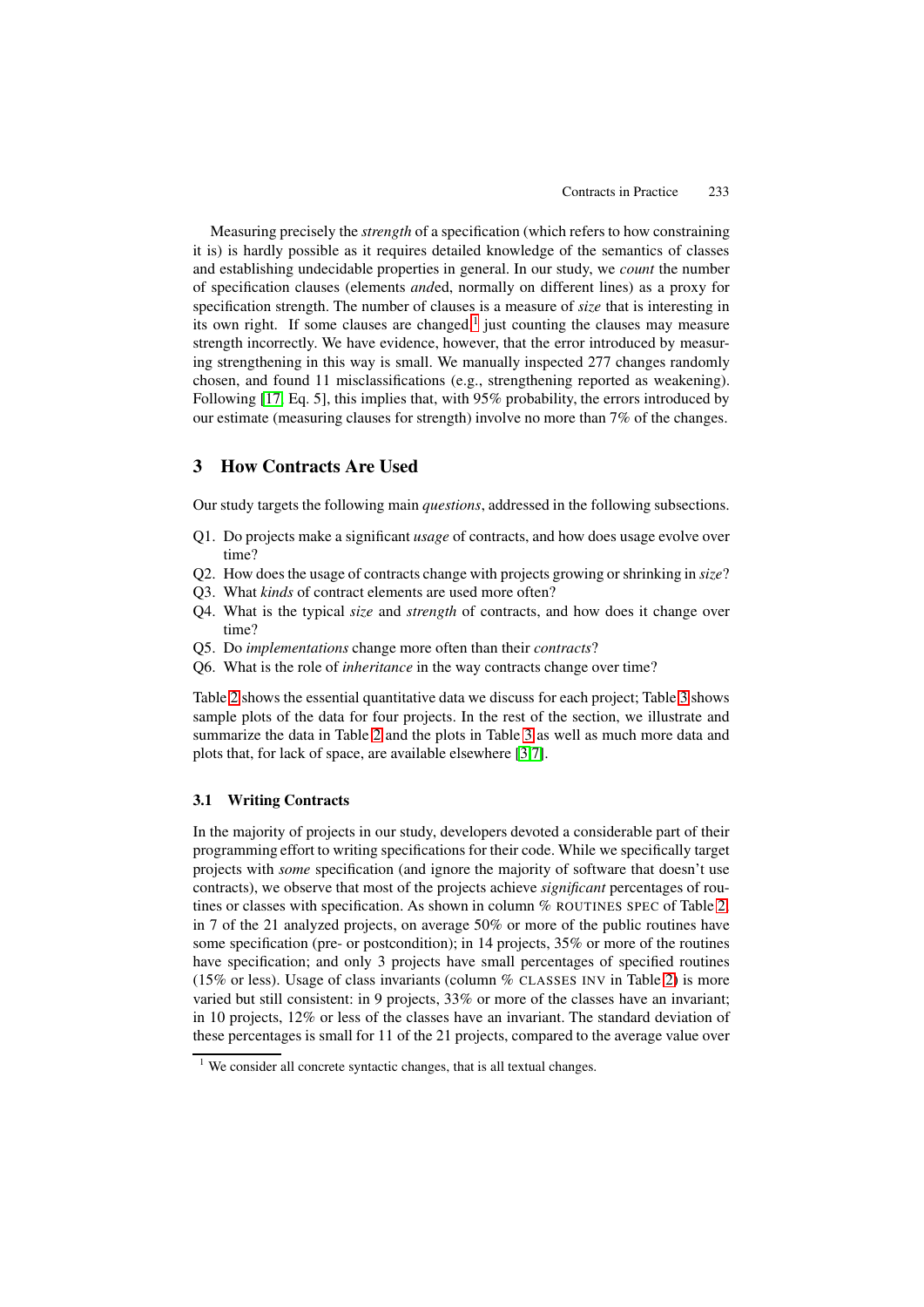| # ROUTINES); the percentage (1 is 100%) of classes with non-empty invariant (% CLASSES INV); of routines with non-empty specification (% ROUTINES |
|---------------------------------------------------------------------------------------------------------------------------------------------------|
| spec) and more specifically with non-empty precondition (PRE) and postcondition (POST); the mean number of clauses of routine preconditions (AVG  |
| ROUTINES PRE) and of postconditions (POST). For each measure, the table reports minimum (m), median $(\mu)$ , maximum (M), and standard deviation |
| $\sigma$ ) across all revisions.                                                                                                                  |

<span id="page-4-0"></span>

|                       | # CLASSES                                   |                          | % CLASSES INV                                   |                |                | # ROUTINES    |          |                 | % ROUTINES SPEC                                   |  | % ROUTINES PRE           | % ROUTINES POST   AVG ROUTINES PRE   AVG ROUTINES POST                                                                                                                                                                          |              |                         |                |                     |                       |                       |
|-----------------------|---------------------------------------------|--------------------------|-------------------------------------------------|----------------|----------------|---------------|----------|-----------------|---------------------------------------------------|--|--------------------------|---------------------------------------------------------------------------------------------------------------------------------------------------------------------------------------------------------------------------------|--------------|-------------------------|----------------|---------------------|-----------------------|-----------------------|
| Project               | $\mu$ M<br>$\overline{\mathbf{a}}$          | $\overline{6}$           | $m \mu M$                                       | $\overline{6}$ | $\mathbf{a}$   |               | $\mu$ M  | $\ddot{\sigma}$ | $m$ $\mu$ M $\sigma$                              |  | m $\mu$ M $\sigma$       | m $\mu$ M $\sigma$                                                                                                                                                                                                              | $\mathbf{a}$ | $\mu$ M                 | $\overline{6}$ | $\mathbf{a}$        | $\mathbb{Z}$<br>$\mu$ | $\ddot{\phantom{0}}$  |
| Auto <sub>Test</sub>  | 98 220 254                                  |                          |                                                 |                |                |               |          |                 |                                                   |  |                          | 66 66 1238 0.43 0.55 0.66 352 1053 1234 362 1234 0.49 0.49 0.49 0.49 0.49 0.49 0.34 0.36 0.46 0.46 0.46 0.46 0.46 0.47 0.036 0.47 0.36 0.47 0.36 0.47 0.36 0.47 0.36 0.47 0.36 0.47 0.36 0.47 0.36 0.47 0.36 0.47 0.36 0.47 0.2 |              |                         |                |                     |                       |                       |
| EiffelBase            | 256<br>93 184                               |                          | 36 0.24 0.34 0.39 0.03                          |                |                | 545 1984 3323 |          |                 |                                                   |  |                          | $696$   0.26 0.4 0.44 0.04   0.17 0.27 0.3 0.03   0.14 0.24 0.24 0.26 0.03   1.43 1.6 1.7 0.05                                                                                                                                  |              |                         |                | 1.2 1.46 1.51 0.06  |                       |                       |
| EiffelProgramAnalysis | 0 179 221                                   | $\overline{\mathbf{50}}$ | 0.04005                                         |                |                | 0 828 1127    |          |                 |                                                   |  |                          | $\begin{array}{cccccc} 0.25 & 0.25 & 0.27 & 0.02 \\ 0.025 & 0.27 & 0.02 & 0.14 & 0.16 & 0.02 \\ \end{array}$                                                                                                                    |              |                         |                |                     |                       | 0 1.13 1.17 0.08      |
| GoboKernel            | 72 157<br>$\overline{\phantom{0}}$          | 38                       | 0 0.11 0.13 0.04                                |                |                | 0 168 702     |          | 155             | $0.6$ 1 0.17                                      |  | $0.3$ 0.4 0.09           | 0 0.51 1 0.19                                                                                                                                                                                                                   |              | $0$ 2.1 2.91 0.59       |                |                     | 0 1.32 1.86           | 0.25                  |
| GoboStructure         | 75 109<br>$\frac{42}{5}$                    |                          | $17 0.19$ 0.33 0.39 0.06 122 372 483            |                |                |               |          |                 |                                                   |  |                          |                                                                                                                                                                                                                                 |              |                         |                |                     |                       |                       |
| GoboTime              | 47<br>$\overline{22}$<br>$\circ$            | $\equiv$                 | 0 0.12 0.28 0.09                                |                | $\circ$        | 176           | 333      | 53              | $0.63$ 0.66 0.06                                  |  | $0.28$ 0.33 0.03         | 0 0.58 0.6 0.06                                                                                                                                                                                                                 |              | $0$ 1.62 1.7 0.15       |                |                     | 0 2.28 2.53 0.25      |                       |
| GoboUtility           | 43<br>25<br>S                               | $\overline{a}$           | 0.022 0.5 0.08                                  |                | $\overline{a}$ | $\frac{8}{2}$ | 185      | 55              | $0.9$ 0.98 0.14                                   |  | 0 0.58 0.83 0.12         | 0 0.58 0.67 0.11                                                                                                                                                                                                                |              | $0 \t1.8 \t2.07 \t0.24$ |                |                     | 0 1.29 1.52 0.25      |                       |
| GoboXML               | 0 176 859 252                               |                          | 0 0.38 0.48 0.07                                |                | $\circ$        |               |          |                 | 883 5465 1603 0.35 0.44 0.05                      |  | $0.23$ 0.35 0.03         | $0.23$ 0.33 0.06                                                                                                                                                                                                                |              | $0$ 1.43 1.55 0.14      |                |                     | 0 1.2 1.36 0.07       |                       |
| Boogie                | 606 647 181 0.24 0.34 0.58 0.06<br>o        |                          |                                                 |                |                |               |          |                 |                                                   |  |                          | 80 3542 3748 1055 0.49 0.52 0.81 0.09 0.28 0.3 0.74 0.13 0.08 0.32 0.32 0.38 0.04 1.6 1.73 1.76 0.03                                                                                                                            |              |                         |                |                     | 1 1.02 1.02 0.01      |                       |
| g                     | 60 108<br>45                                |                          | 15 0.01 0.04 0.06 0.01                          |                | 160            |               | 210 302  | $\frac{50}{ }$  | 0 0.03 0.05 0.01                                  |  | 0.03004001               | 0 0 0 0 0                                                                                                                                                                                                                       |              | 1 1.33 1.6 0.22         |                |                     |                       | $0 \t 0 \t 1 \t 0.49$ |
| Dafny                 | 11 148 184                                  |                          | 25 0.04 0.47 0.52 0.06                          |                | $25 \,$        | 375           | 551      |                 | 85 0.16 0.64 0.74 0.07 0.16 0.57 0.64 0.06        |  |                          | 0 0.18 0.22 0.03                                                                                                                                                                                                                |              | 1 2.29 2.36 0.18        |                |                     |                       | 0 1.04 1.05 0.14      |
| Labs                  | 47 58 75                                    |                          | 8 0.35 0.38 0.42 0.02                           |                |                | 351 413 518   |          |                 | 29 0.38 0.47 0.5 0.03 0.28 0.38 0.42 0.03         |  |                          | $0.1$ 0.13 0.21 0.03 1.34 1.37 1.58 0.08 1.13 1.17 1.28 0.05                                                                                                                                                                    |              |                         |                |                     |                       |                       |
| Quickgraph            | 228 260 336                                 | 27                       | 0 0.02 0.04 0.01 1074 1262 1862                 |                |                |               |          |                 | $179$ 0.16 0.22 0.07 0.015 0.21 0.07              |  |                          | 0 0.01 0.02 0.01                                                                                                                                                                                                                |              | 0 1.71 2.1 0.71         |                |                     |                       | 0 1.18 1.36 0.46      |
| <b>Rxx</b>            | 0 145 189                                   | 53                       | 0 0.42 0.44 0.08                                |                |                |               |          |                 | $0.1358 \t1792 \t494 \t0 \t0 \t0.7 \t0.97 \t0.11$ |  | $0\quad 0.6\ 0.93\ 0.13$ | 0 0.62 0.81 0.08                                                                                                                                                                                                                |              | $0$ 2.1 2.24 $0.18$     |                |                     | 0 1.03 1.12 0.1       |                       |
| Shweet                | $\frac{36}{5}$<br>$\frac{28}{3}$<br>$\circ$ | 13                       | $\begin{matrix} 0 \\ 0 \end{matrix}$<br>$\circ$ | $\circ$        | $\circ$        | 57            | 85       | 33              | $0.01$ 0.4 0.07                                   |  | $0.0$ 0.1 0.4 0.07       | 0 0.01 0.07 0.02                                                                                                                                                                                                                |              | $0 \t1.6 \t2 \t0.77$    |                |                     |                       | $0 \t1 \t1 \t0.49$    |
| DirectVCGen           | 82<br>55<br>$\frac{3}{2}$                   | 17                       | $0 \t 0.03 \t 0$                                |                | 74             |               |          |                 |                                                   |  |                          | 440 582 115 0.06 0.15 0.37 0.04 0.06 0.15 0.37 0.04 0.02 0.1 0.35 0.05 1 1 1 1 1.33 0.05                                                                                                                                        |              |                         |                | $1 \quad 1 \quad 1$ |                       |                       |
| ESCJava               | 66 161 308                                  |                          | 80 0.11 0.17 0.26 0.05                          |                | 233            |               | 585 3079 |                 |                                                   |  |                          | 853 0.16 0.36 0.74 0.21 0.14 0.27 0.69 0.2 0.06 0.12 0.2 0.03 1.07 1.27 1.66 0.21 1.21 1.52 1.88 0.12                                                                                                                           |              |                         |                |                     |                       |                       |
| <b>JavaFE</b>         | 107 124 641                                 |                          | 29 0.12 0.47 0.62 0.04                          |                | 499            |               |          |                 |                                                   |  |                          | 589 1021 125 0.34 0.43 0.8 0.15 0.26 0.34 0.34 0.74 0.13 0.81 0.04 1.2 1.34 1.54 1.61 0.12 1.26 1.48 1.82 0.09                                                                                                                  |              |                         |                |                     |                       |                       |
| Logging               | 22 23<br>$\approx$                          |                          | 10.04009009001                                  |                | 154            |               | 171 173  |                 |                                                   |  |                          | $6 0.32 0.49 0.54 0.04 0.14 0.33 0.35 0.04 0.21 0.28 0.33 0.033 0.02 1.39 1.43 1.43 1.58 1.75$                                                                                                                                  |              |                         |                |                     |                       | 2 0.08                |
| <b>RCC</b>            | 48 142 144                                  |                          | 42 0.08 0.1 0.11 0.01                           |                | 359            | 441 447       |          |                 |                                                   |  |                          | 35 0.06 0.56 0.59 0.24 0.03 0.07 0.1 0.02 0.04 0.52 0.54 0.23 1.21 1.21 1.28 1.36 0.04 1 1.05 0.02                                                                                                                              |              |                         |                |                     |                       |                       |
| Umbra                 | 41 77<br>23                                 |                          |                                                 |                |                |               |          |                 |                                                   |  |                          |                                                                                                                                                                                                                                 |              |                         |                | $0 \t 1 \t 0.47$    |                       |                       |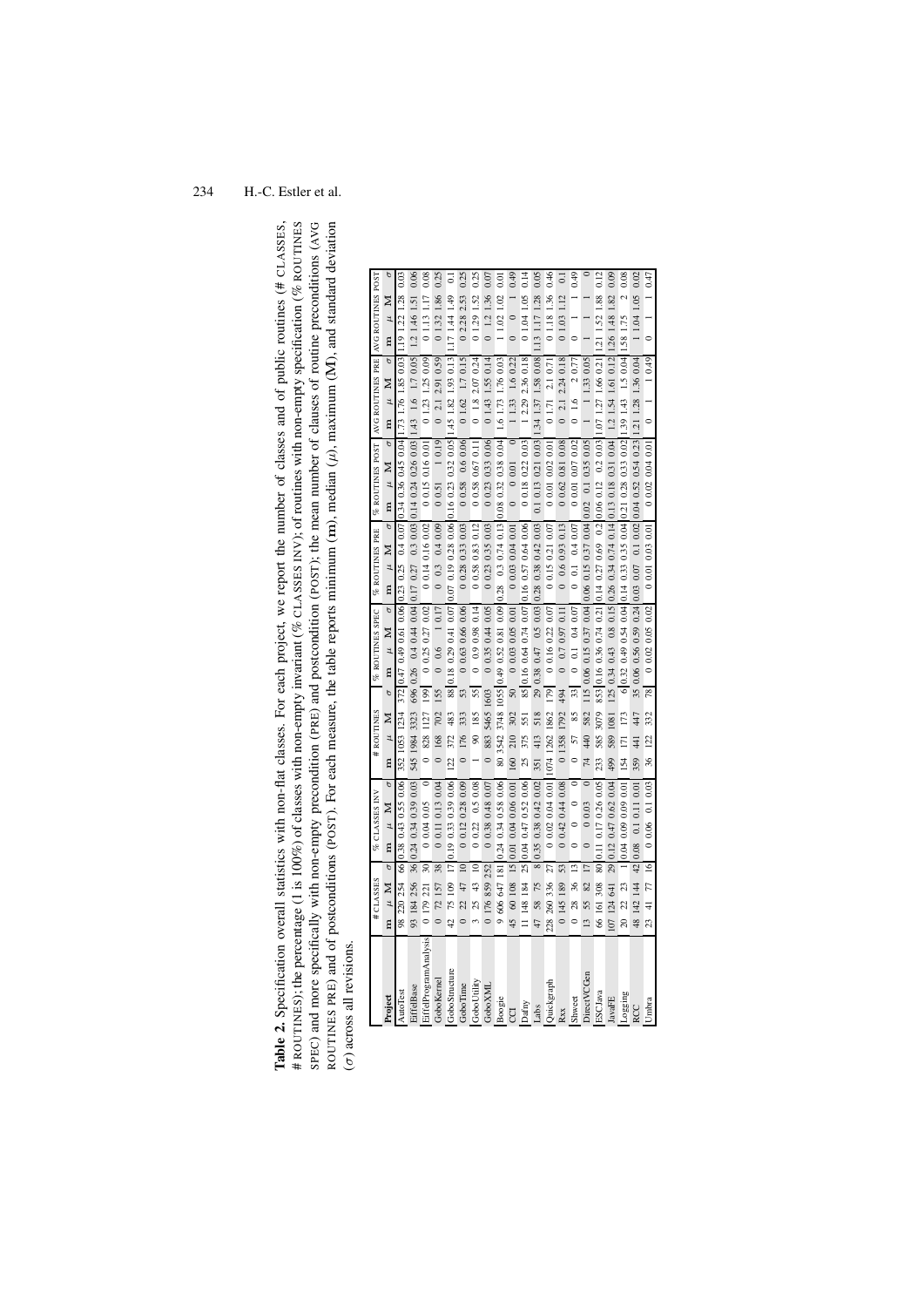<span id="page-5-0"></span>

Table 3. Selected plots for projects EiffelBase, AutoTest, ESCJava, and Boogie. Each graph from left to right represents the evolution over successive revisions of: (1) and (2), percentage of routines with precondition (pre in the legend), with postcondition (post), and of classes with invariant (inv); (3), average number of clauses in contracts; (4), number of changes to implementation and specification (body+spec), to implementation only (body only), and change to specification only. When present, a thin gray line plots the total number of routine in the project (scaled). Similar plots for all projects are and change to *spec*ification *only*. When present, a thin gray line plots the total number of routine in the project (scaled). Similar plots for all projects are **Table 3.** Selected plots for projects EiffelBase, AutoTest, ESCJava, and Boogie. Each graph from left to right represents the evolution over successive revisions of: (1) and (2), percentage of routines with precondition (*pre* in the legend), with postcondition (*post*), and of classes with invariant (*inv*); (3), +*spec*), to implementation only (*body only*), average number of clauses in contracts; (4), number of changes to implementation and specification (*body* available [7,3]. available [\[7,](#page-15-2)[3\]](#page-15-1).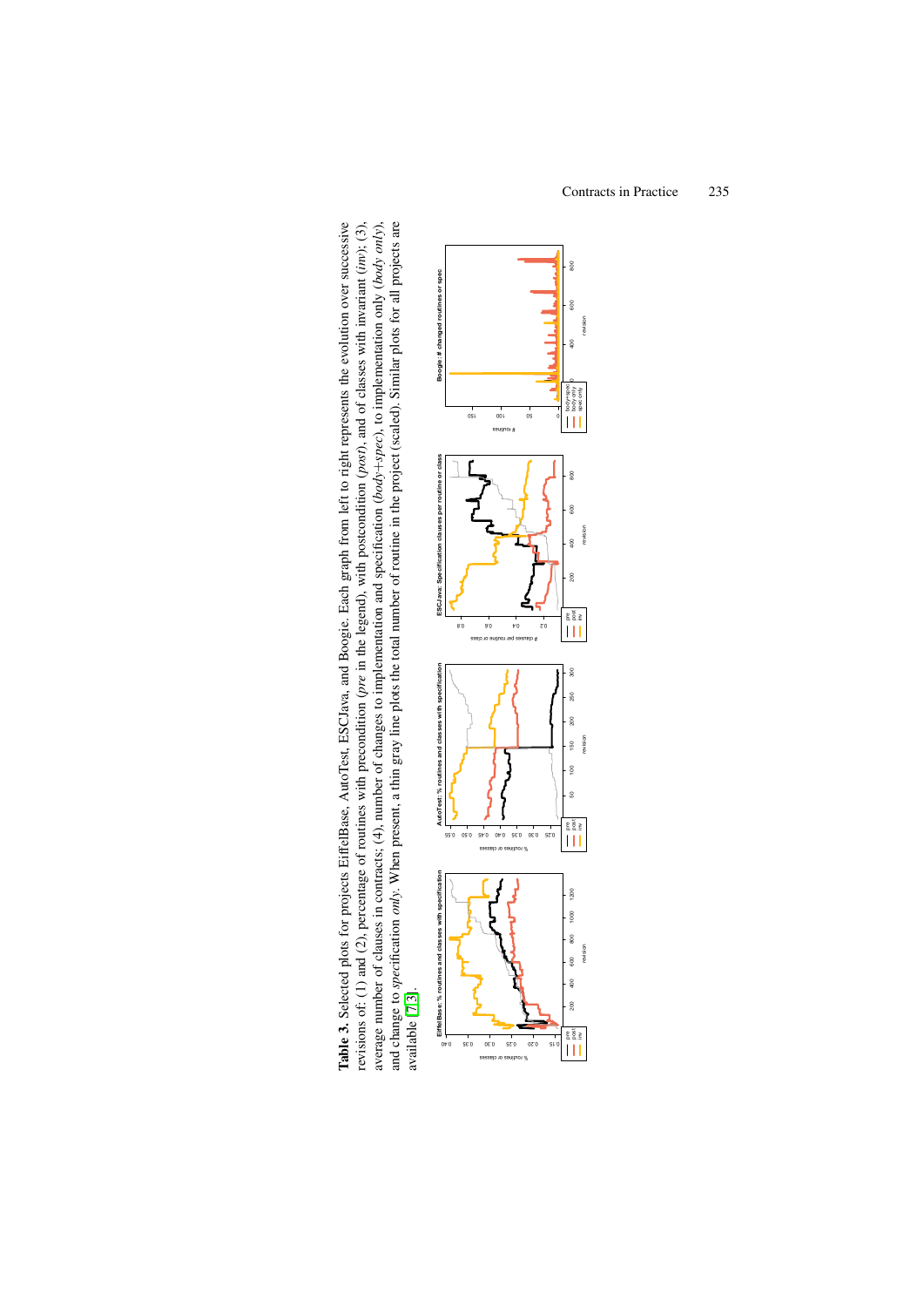all revisions: the latter is at least five times larger. suggesting that deviations from the average are normally small. Section [3.2](#page-7-0) gives a quantitative confirmation of this hint about the stability of specification amount over time.

The EiffelBase project—a large standard library used in most Eiffel projects—is a good "average" example of how contracts may materialize over a project's lifetime. After an initial fast growing phase (see the first plot in Table [3\)](#page-5-0), corresponding to a still incipient design that is taking shape, the percentages of routines and classes with specification stabilize around the median values with some fluctuations that—while still significant, as we comment on later—do not affect the overall trend or the average percentage of specified elements. This two-phase development (initial mutability followed by stability) is present in several other projects of comparable size, and is sometimes extreme, such as for Boogie, where there is a widely varying initial phase, followed by a very stable one where the percentages of elements with specification is practically constant around 30%. Analyzing the commit logs around the revisions of greater instability showed that wild variations in the specified elements coincide with major reengineering efforts. For Boogie, the initial project phase coincides with the porting of a parent project written in Spec# (a dialect of  $C#$ ), and includes frequent alternations of adding and removing code from the repository; after this phase, the percentage of routines and classes with specification stabilizes to a value close to the median.

There are few outlier projects where the percentage of elements with specification is small, not kept consistent throughout the project's life, or both. Quickgraph, for example, never has more than 4% of classes with an invariant or routines with a postcondition, and its percentage of routines with precondition varies twice between 12% and 21% in about 100 revisions (see complete data in [\[7\]](#page-15-2)).

> *In two thirds of the projects, on average* 1/3 *or more of the routines have some specification (pre- or postconditions).*

**Public vs. Private Routines.** The data analysis focuses on contracts of *public* routines. To determine whether trends are different for *private* routines, we visually inspected the plots [\[3\]](#page-15-1) and computed the correlation coefficient<sup>2</sup>  $\tau$  for the evolution of the percentages of specified public routines against those of private routines. The results suggest to partition the projects into three categories. For the 9 projects in the first category—AutoTest, EiffelBase, Boogie, CCI, Dafny, JavaFE, Logging, RCC and Umbra—the correlation is positive (0.51  $\leq \tau \leq$  0.94) and highly significant. The 2 projects in the second category—GoboStructure and Labs—have negative ( $\tau \leq -0.47$ ) and also significant correlation. The remaining 10 projects belong to the third category, characterized by correlations small in absolute value, positive or negative, or statistically insignificant. This partitioning seems to correspond to different approaches to interface design and encapsulation: for projects in the first category, public and private routines always receive the same amount of specification throughout the project's life; projects in the second category show negative correlations that may correspond to changes to the visibility status of a significant fraction of the routines; visual inspection of projects in the third category still suggests positive correlations between public and private routines with

<span id="page-6-0"></span><sup>&</sup>lt;sup>2</sup> All correlation measures in the paper employ Kendall's rank correlation coefficient  $\tau$ .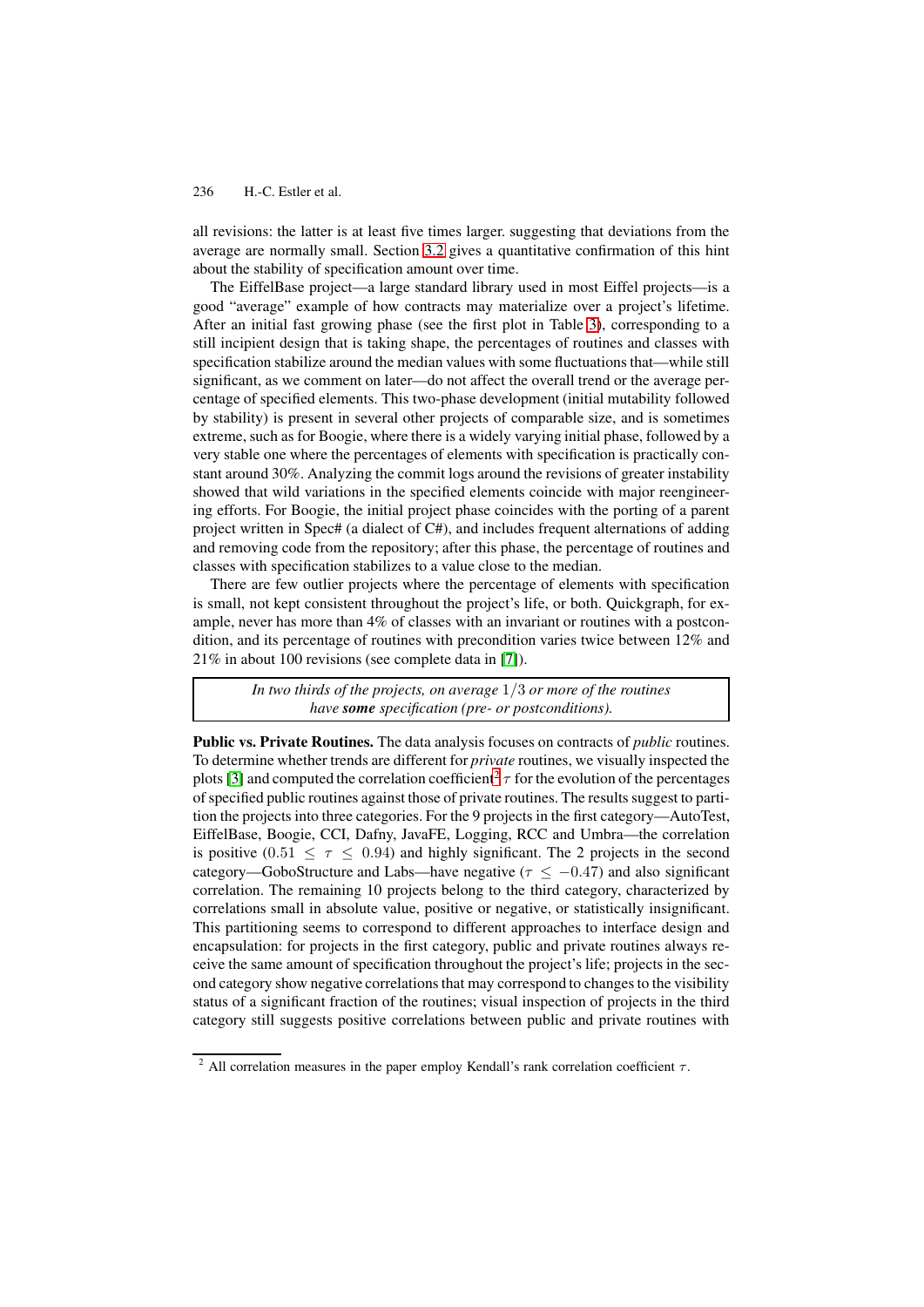specification, but the occasional redesign upheaval reduces the overall value of  $\tau$  or the confidence level. In fact, the confidence level is typically small for projects in the third category; and it is not significant ( $p = 0.418$ ) only for EiffelProgramAnalysis which also belongs to the third category. Projects with small correlations tend to be smaller in *size* with fewer routines and classes; conversely, large projects may require a stricter discipline in defining and specifying the interface and its relations with the private parts, and have to adopt consistent approaches throughout their lives.

*In roughly half of the projects, the amounts of contracts in public and in private routine correlate; in the other half, correlation vanishes due to redesign changes.*

## <span id="page-7-0"></span>**3.2 Contracts and Project Size**

The correlation between the number of routines or classes with some specification and the total number of routines or classes (with or without specification) is consistently strong and highly significant. Looking at routines, 10 projects exhibit an almost perfect correlation with  $\tau > 0.9$  and  $p \sim 0$ ; only 3 projects show medium/low correlations (Labs and Quickgraph with  $\tau = 0.48$ , and Logging with  $\tau = 0.32$ ) which are however still significant. The outlook for classes is quite similar: the correlation between number of classes with invariants and number of all classes tends to be high. Outliers are the projects Boogie and JavaFE with the smaller correlations  $\tau = 0.28$  and  $\tau = 0.2$ , but visual inspection still suggests that a sizable correlation exists for Boogie (the results for JavaFE are immaterial since it has only few invariants overall). In all, the absolute number of elements with specification is normally synchronized to the overall size of a project, confirming the suggestion of Section [3.1](#page-3-2) that the percentage of routines and classes with specification is *stable* over time.

Having established that, in general, specification and project size have similar trends, we can look into finer-grained variations of specifications over time. To estimate the *relative* effort of writing specifications, we measured the correlation between *percentage* of specified routines or classes and *number* of all routines or all classes.

A first large group of projects, almost half of the total whether we look at routines or classes, show weak or negligible correlations ( $-0.35 < \tau < 0.35$ ). In this majority of projects, the relative effort of writing and maintaining specifications evolves largely independently of the project size. Given that the overall trend is towards stable percentages, the high variance often originates from initial stages of the projects when there were few routines or classes in the system and changes can be momentous. Gobo-Kernel and DirectVCGen are specimens of these cases: the percentage of routines with contracts varies wildly in the first 100 revisions when the system is still small and the developers are exploring different design choices and styles.

Another group of 3 projects (AutoTest, Boogie, and Dafny) show strong *negative* correlations ( $\tau < -0.75$ ) both between percentage of specified routines and number of routines and between percentage of specified classes and number of classes. The usual cross-inspection of plots and commit logs points to two independent phenomena that account for the negative correlations. The first is the presence of large merges of project branches into the main branch; these give rise to strong irregularities in the absolute and relative amount of specification used, and may reverse or introduce new specification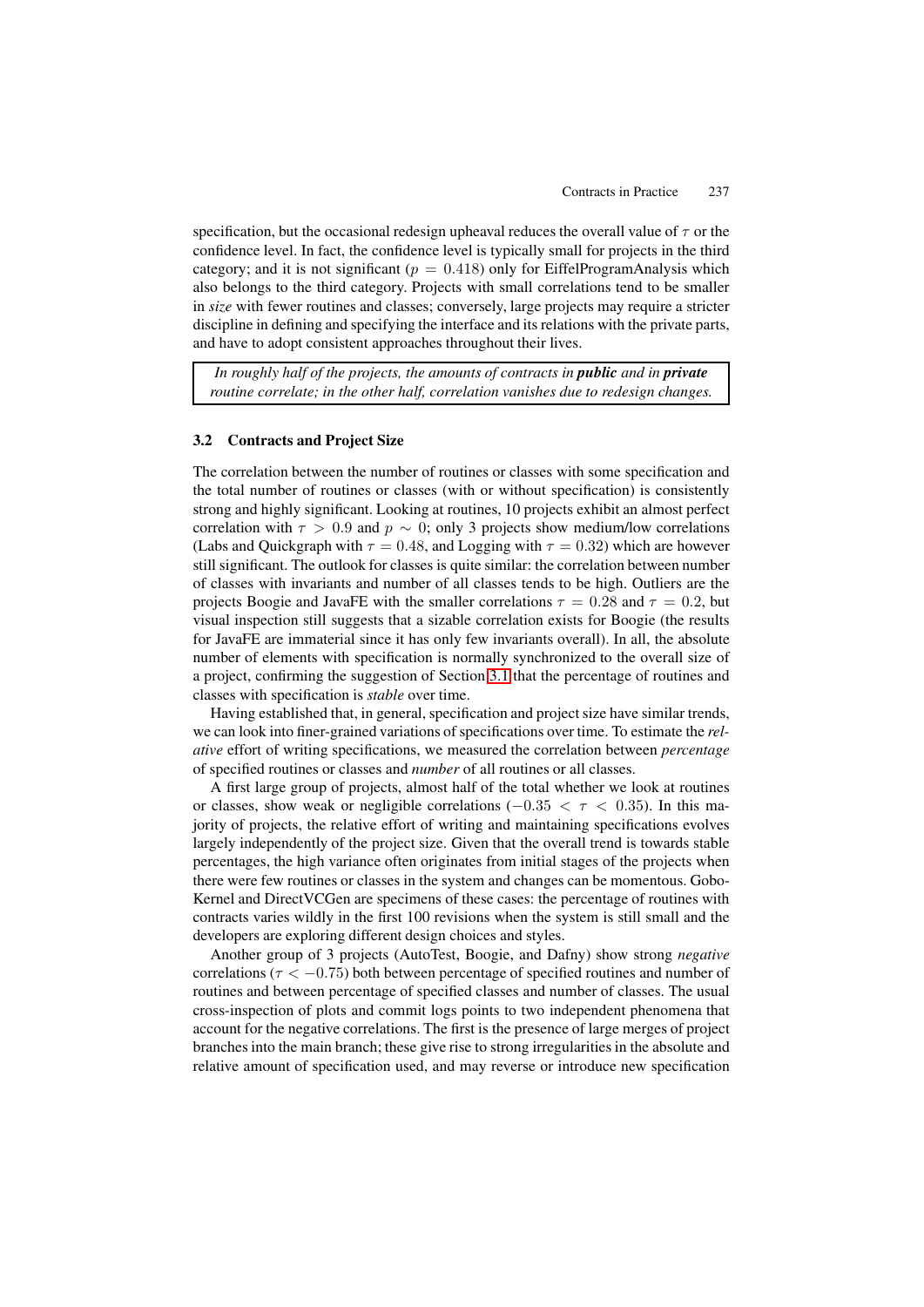styles and policies that affect the overall trends. As evident in the second plot of Table [3,](#page-5-0) AutoTest epitomizes this phenomenon, with its history clearly partitioned into two parts separated by a large merge at revision 150. The second phenomenon that may account for negative correlations is a sort of "specification fatigue" that kicks in as a project becomes mature and quite large. At that point, there might be diminishing returns for supplying more specification, and so the percentage of elements with specification gracefully decreases while the project grows in size. (This is consistent with Schiller et al.'s suggestion [\[27\]](#page-16-5) that annotation burden limits the extent to which contracts are used.) The fatigue is, however, of small magnitude if present at all, and may be just be a sign of reached maturity where a solid initial design with plenty of specification elements pays off in the long run to the point that less relative investment is sufficient to maintain a stable level of maintainability and quality.

The remaining projects have significant *positive* correlations ( $\tau > 0.5$ ) between either percentage of specified routines and number of routines or between percentage of specified classes and number of classes, but not both. In these special cases, it looks as if the fraction of programming effort devoted to writing specification tends to increase with the absolute size of the system: when the system grows, proportionally more routines or classes get a specification. However, visual inspection suggests that, in all cases, the trend is ephemeral or contingent on transient phases where the project size changes significantly in little time. As the projects mature and their sizes stabilize, the other two trends (no correlation or negative correlation) emerge in all cases.

*The fraction of routines and classes with some specification is quite stable over time. Local exceptions are possible when major redesign changes take place.*

#### <span id="page-8-0"></span>**3.3 Kinds of Contract Elements**

Do programmers prefer preconditions? Typically, one would expect that preconditions are simpler to write than postconditions (and, for that matter, class invariants): postconditions are predicates that may involve two states (before and after routine execution). Furthermore, programmers have immediate benefits in writing preconditions as opposed to postconditions: a routine's precondition defines the valid input; hence, the stronger it is, the fewer cases the routine's body has to deal with.

Contrary to this common assumption, the data in our study (columns % ROUTINES PRE and POST in Table [2\)](#page-4-0) is not consistently lopsided towards preconditions. 2 projects show no difference in the median percentages of routines with precondition and with postcondition. 10 projects do have, on average, more routines with precondition than routines with postcondition, but the difference in percentage is less than  $10\%$  in 5 of those projects, and as high as 39% only in one project (Dafny). The remaining 9 projects even have more routines with postcondition than routines with precondition, although the difference is small (less than 5%) in 5 projects, and as high as 45% only in RCC.

On the other hand, in 17 projects the percentage of routines with some specification (precondition, postcondition, or both) is higher than both percentages of routines with precondition and of routines with postcondition. Thus, we can partition the routines of most projects in three groups of comparable size: routines with only precondition, routines with only postcondition, and routines with both. The 4 exceptions are CCI,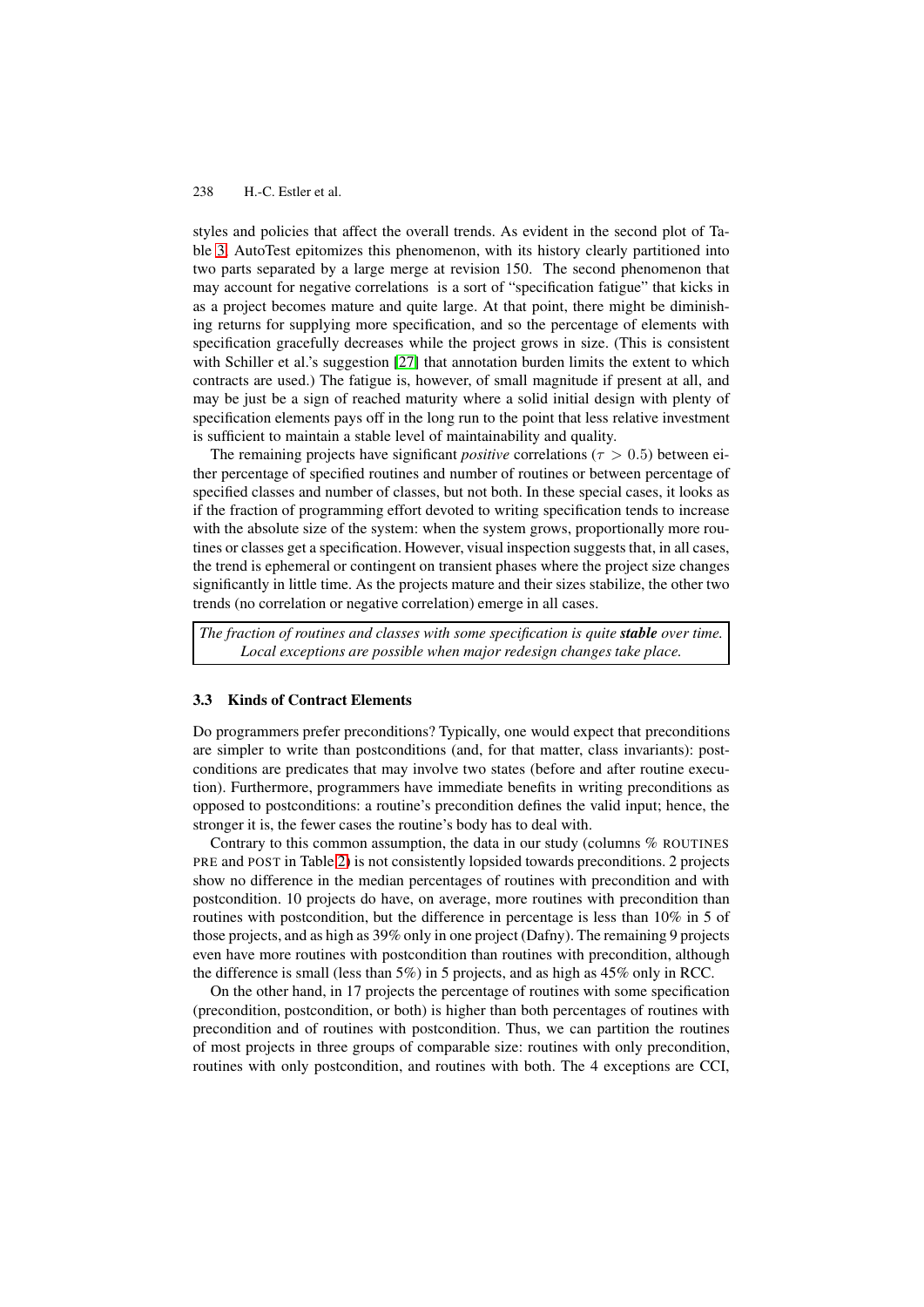Shweet, DirectVCGen, and Umbra where, however, most elements have little specification. In summary, many exogenous causes may concur to determine the ultimate reasons behind picking one kind of contract element over another, such as the project domain and the different usage of different specification elements. Our data is, however, consistent with the notion that programmers choose which specification to write according to context and requirements, not based on a priori preferences. It is also consistent with Schiller et al.'s observations [\[27\]](#page-16-5) that contract usage follows different patterns in different projects, and that programmers are reluctant to change their preferred usage patterns—and hence patterns tend to remain consistent within the same project.

A closer look at the projects where the difference between percentages of routines with precondition and with postcondition is significant (9% or higher) reveals another interesting pattern. All 6 projects that favor preconditions are written in C# or Java: Dafny, Labs, Quickgraph, Shweet, ESCJava (third plot in Table [3,](#page-5-0) after rev. 400), and JavaFE; conversely, the 3 of 4 projects that favor postconditions are in Eiffel (AutoTest, GoboKernel, and GoboTime), whereas the fourth is RCC written in Java. A possible explanation for this division involves the longer time that Eiffel has supported contracts and the principal role attributed to Design by Contract within the Eiffel community.

*Preconditions and postconditions are used equally frequently across most projects.*

**Class Invariants.** Class invariants have a somewhat different status than pre- or postconditions. Since class invariants must hold between consecutive routine calls, they define object consistence, and hence they belong to a different category than pre- and postconditions. The percentages of classes with invariant (% CLASSES INV in Table [2\)](#page-4-0) follow similar trends as pre- and postconditions in most projects in our study. Only 4 projects stick out because they have 4% or less of classes with invariant, but otherwise make a significant usage of other specification elements: Quickgraph, EiffelProgramAnalysis, Shweet, and DirectVCGen[.3](#page-9-0) Compared to the others, Shweet has a short history and EiffelProgramAnalysis involves students as main developers rather than professionals. Given that the semantics of class invariants is less straightforward than that of pre- and postconditions—and can become quite intricate for complex programs [\[1\]](#page-15-3)—this might be a factor explaining the different status of class invariants in these projects. A specific design style is also likely to influence the usage of class invariants, as we further comment on in Section [3.4.](#page-10-0)

**Kinds of Constructs.** An additional classification of contracts is according to the constructs they use. We gathered data about constructs of three types: expressions involving checks that a reference is **Void** (Eiffel) or **null** (C# and Java); some form of finite quantification (constructs for <sup>∀</sup>/<sup>∃</sup> over containers exist for all three languages); and **old** expressions (used in postconditions to refer to values in the pre-state). **Void**/**null** checks are by far the most used: in Eiffel, 36%–93% of preconditions, 7%–62% of postconditions, and 14%–86% of class invariants include a **Void** check; in C#, 80%–96% of preconditions contain **null** checks, as do 34%–92% of postconditions (the only exception is CCI which does not use postconditions) and 97%–100% of invariants (exceptions

<span id="page-9-0"></span><sup>&</sup>lt;sup>3</sup> While the projects CCI and Umbra have few classes with invariants  $(4\% - 6\%)$ , we don't discuss them here because they also only have few routines with preconditions or postconditions.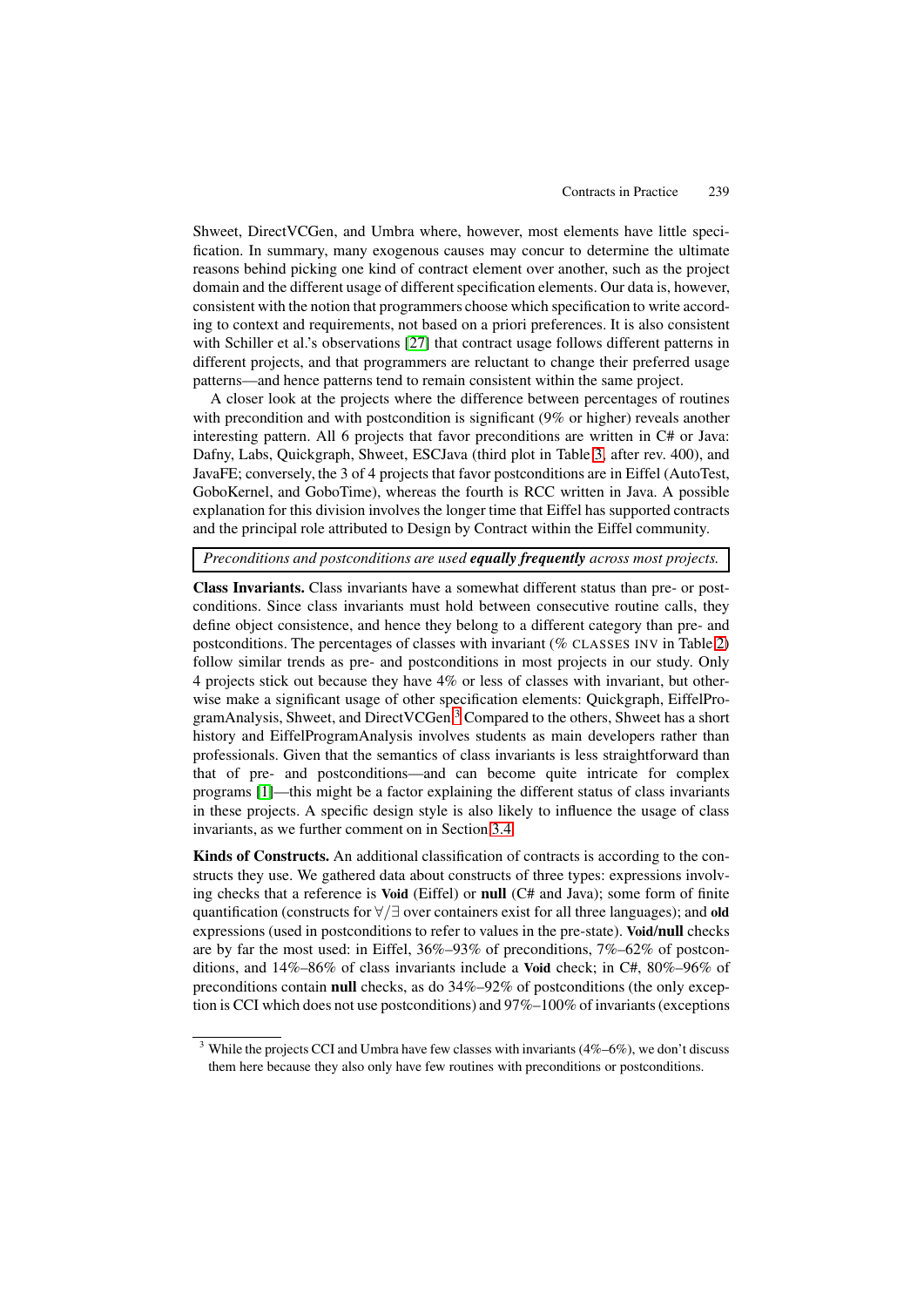are Quickgraph at 20% and Shweet which does not use invariants); in Java, 88%–100% of preconditions,  $28\% - 100\%$  of postconditions, and  $50\% - 77\%$  of class invariants contain **null** (with the exception of Umbra which has few contracts in general). **Void**/**null** checks are simple to write, and hence cost-effective, which explains their wide usage; this may change in the future, with the increasing adoption of static analyses which supersede such checks [\[19,](#page-16-6)[4\]](#page-15-4). The predominance of simple contracts and its justification have been confirmed by others [\[27\]](#page-16-5).

At the other extreme, quantifications are very rarely used: practically never in preor postconditions; and very sparsely (1%–10% of invariants) only in AutoTest, Boogie, Quickgraph, ESCJava, and JavaFE's class invariants. This may also change in the future, thanks to the progresses in inferring complex contracts [\[11](#page-16-7)[,30,](#page-16-8)[29\]](#page-16-9), and in methodological support [\[24\]](#page-16-10).

The usage of **old** is more varied: C# postconditions practically don't use it, Java projects rarely use it  $(2\% - 3\%$  of postconditions at most), whereas it features in as many as 39% of postconditions for some Eiffel projects. Using **old** may depend on the design style; for example, if most routines are side-effect free and return a value function solely of the input arguments there is no need to use **old**.

> *The overwhelming majority of contracts involves Void/null checks. In contrast, quantifiers appear very rarely in contracts.*

## <span id="page-10-0"></span>**3.4 Contract Size and Strength**

The data about specification *size* (and strength) partly vindicates the intuition that preconditions are more used. While Section [3.3](#page-8-0) showed that routines are not more likely to have preconditions than postconditions, preconditions have more clauses on average than postconditions in all but the 3 projects GoboTime, ESCJava, and Logging. As shown in columns AVG ROUTINES PRE and POST of Table [2,](#page-4-0) the difference in favor of preconditions is larger than 0.5 clauses in 9 projects, and larger than 1 clause in 3 projects. CCI never deploys postconditions, and hence its difference between preand postcondition clauses is immaterial. GoboTime is a remarkable outlier: not only do twice as many of its routines have a postcondition than have precondition, but its average postcondition has 0.66 more clauses than its average precondition. ESCJava and Logging also have larger postconditions on average but the size difference is less conspicuous (0.25 and 0.32 clauses). We found no simple explanation for these exceptions, but they certainly are the result of deliberate design choices.

The following two facts corroborate the idea that programmers tend to do a better job with preconditions than with postconditions—even if they have no general preference for one or another. First, the default "trivial" precondition *true* is a perfectly reasonable precondition for routines that compute total functions—defined for every value of the input; a trivial postcondition is, in contrast, never satisfactory. Second, in general, "strong" postconditions are more complex than "strong" preconditions [\[24\]](#page-16-10) since they have to describe more complex relations.

Class invariants are not directly comparable to pre- and postconditions, and their usage largely depends on the design style. Class invariants apply to all routines and attributes of a class, and hence they may be used extensively and involve many clauses;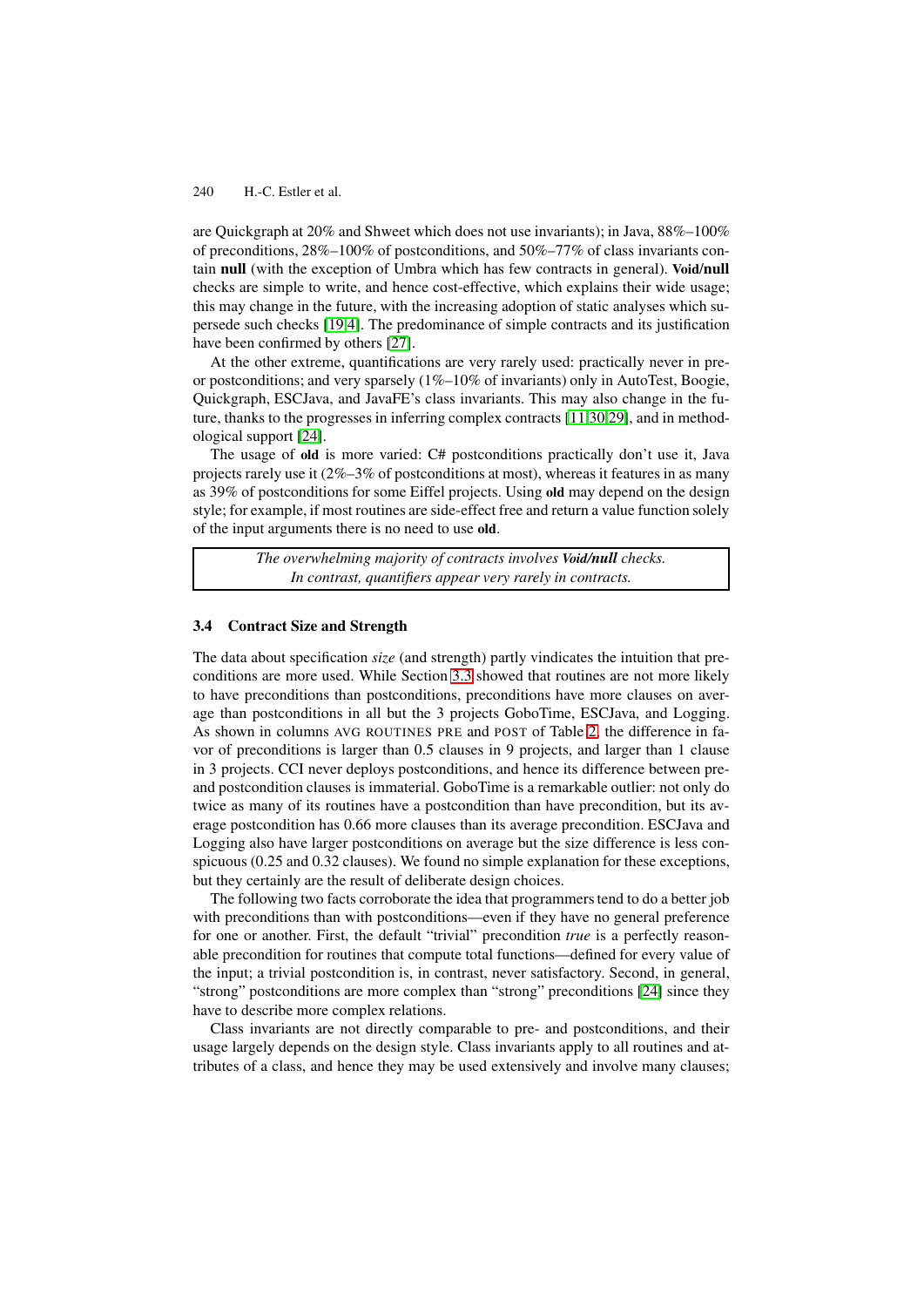conversely, they can also be replaced by pre- and postconditions in most cases, in which case they need not be complex or present at all. In the majority of projects (15 out of 21), however, class invariants have more clauses on average than pre- and postconditions. We might impute this difference to the traditional design principles for object-oriented contract-based programming, which attribute a significant role to class invariants [\[18,](#page-16-11)[5,](#page-15-5)[25\]](#page-16-12) as the preferred way to define valid object state.

> *In over eighty percent of the projects, the average preconditions contain more clauses than the average postconditions.*

Section [3.1](#page-3-2) observed the prevailing stability over time of routines with specification. Visual inspection and the values of standard deviation point to a qualitatively similar trend for specification size, measured in number of clauses. In the first revisions of a project, it is common to have more varied behavior, corresponding to the system design being defined; but the average strength of specifications typically reaches a plateau, or varies quite slowly, in mature phases.

Project Labs is somewhat of an outlier, where the evolution of specification strength over time has a rugged behavior (see [\[7\]](#page-15-2) for details and plots). Its average number of class invariant clauses has a step at about revision 29, which corresponds to a merge, when it suddenly grows from 1.8 to 2.4 clauses per class. During the few following revisions, however, this figure drops quickly until it reaches a value only slightly higher than what it was before revision 29. What probably happened is that the merge mixed classes developed independently with different programming styles (and, in particular, different attitudes towards the usage of class invariants). Shortly after the merge, the developers refactored the new components to make them comply with the overall style, which is characterized by a certain average invariant strength.

One final, qualitative, piece of data about specification strength is that in a few projects there seems to be a moderate increase in the strength of postconditions towards the latest revisions of the project. This observation is however not applicable to any of the largest and most mature projects we analyzed (e.g., EiffelBase, Boogie, Dafny).

*The average size (in number of clauses) of specification elements is stable over time.*

#### **3.5 Implementation vs. Specification Changes**

Contracts are *executable* specifications; normally, they are checked at runtime during debugging and regression testing sessions (and possibly also in production releases, if the overhead is acceptable, to allow for better error reporting from final users). Specifically, most applications and libraries of our study are actively used and maintained. Therefore, their contracts cannot become grossly misaligned with the implementation.

A natural follow-up question is then whether contracts change more often or less often than the implementations they specify. To answer, we compare two measures in the projects: for each revision, we count the number of routines with changed body and changed specification (pre- or postcondition) and compare it to the number of routines with changed body and unchanged specification. These measures aggregated over all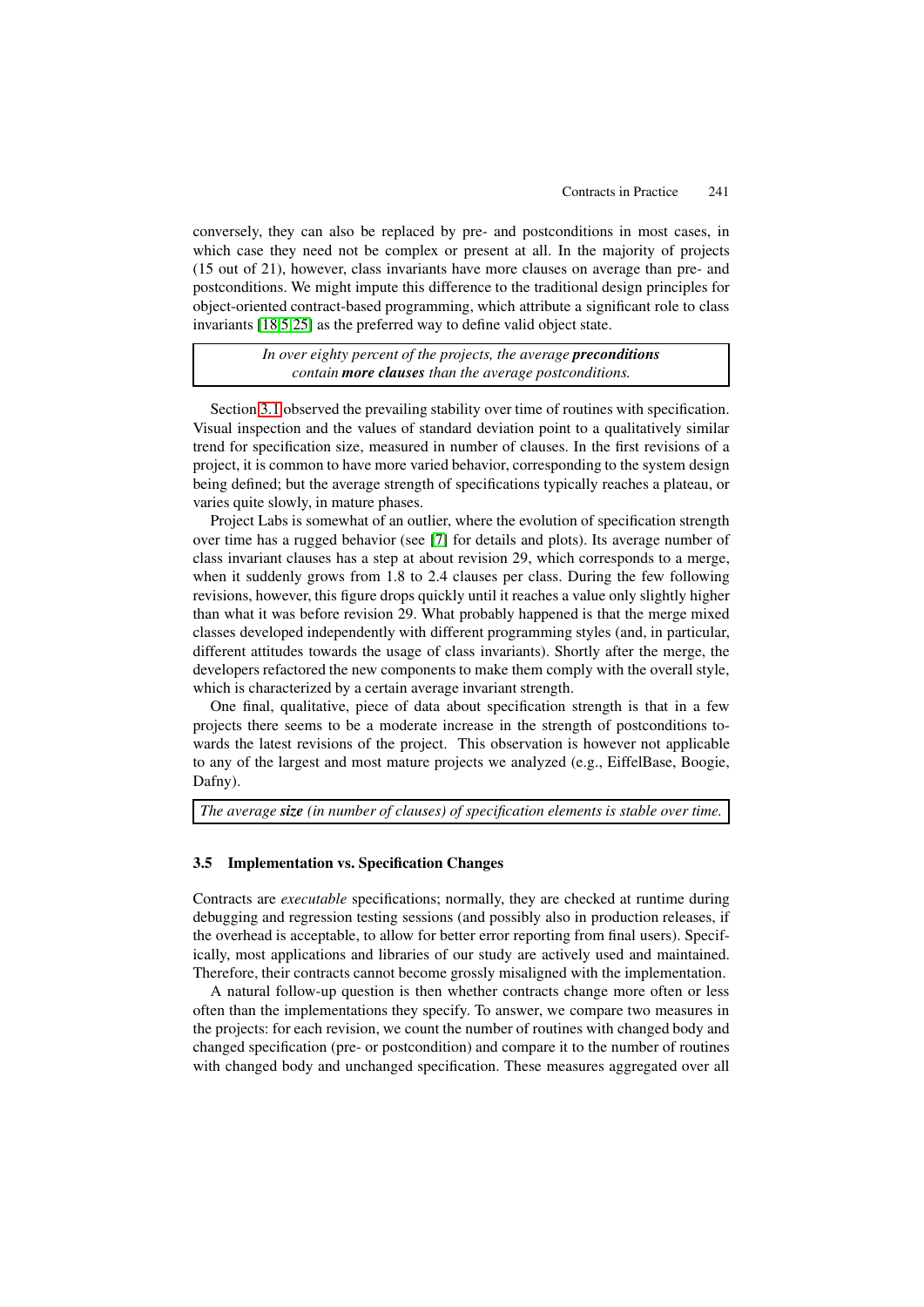revisions determine a pair of values  $(c_P, u_P)$  for each project P:  $c_P$  characterizes the frequency of changes to implementations that also caused a change in the contracts, whereas  $u<sub>P</sub>$  characterizes the frequencies of changes to implementations only. To avoid that few revisions with very many changes dominate the aggregate values for a project, each revision contributes with a binary value to the aggregate value of a project: 0 if no routine has undergone a change of that type in that revision, and 1 otherwise.<sup>[4](#page-12-0)</sup> We performed a Wilcoxon signed-rank test comparing the c*<sup>P</sup>* 's to the u*<sup>P</sup>* 's across all projects to determine if the median difference between the two types of events (changed body with and without changed specification) is statistically significant. The results confirm with high statistical significance ( $V = 0$ ,  $p = 9.54 \cdot 10^{-7}$ , and large effect size—Cohen's  $d > 0.99$ ) that specification changes are quite infrequent compared to implementation changes for the same routine. Visual inspection also confirms the same trend: see the last plot in Table [3](#page-5-0) about Boogie. A similar analysis ignoring routines with trivial (empty) specification leads to the same conclusion also with statistical significance ( $V = 29$ ,  $p = 4.78 \cdot 10^{-3}$ , and medium effect size  $d > 0.5$ ).

When specifications do change, what happens to their *strength* measured in number of clauses? Another Wilcoxon signed-rank test compares the changes to pre- and postconditions and class invariants that added clauses (suggesting strengthening) against those that removed clauses (suggesting weakening). Since changes to specifications are in general infrequent, the results were not as conclusive as those comparing specification and implementation changes. The data consistently points towards strengthening being more frequent than weakening:  $V = 31.5$  and  $p < 0.02$  for precondition changes;  $V = 29$  and  $p < 0.015$  for postcondition changes;  $V = 58.5$  and  $p = 0.18$  for invariant changes. The effect sizes are, however, smallish: Cohen's d is about 0.4, 0.42, and 0.18 for preconditions, postconditions, and invariants. In all, the effect of strengthening being more frequent than weakening seems to be real but more data is needed to obtain conclusive evidence.

> *The implementation of an average routine changes much more frequently than its specification.*

## <span id="page-12-1"></span>**3.6 Inheritance and Contracts**

Inheritance is a principal feature of object-oriented programming, and involves contracts as well as implementations; we now evaluate its effects on the findings previously discussed.

We visually inspected the plots and computed correlation coefficients for the percentages and average strength of specified elements in the flat (explicitly including all routines and specification of the ancestor classes) and non-flat (limited to what appears in the class text) versions of the classes. In the overwhelming majority of cases, the correlations are high and statistically significant: 16 projects have  $\tau \ge 0.54$  and  $p < 10^{-9}$ for the percentage of routines with specification; 17 projects have  $\tau \ge 0.66$  and  $p \sim 0$ for the percentage of classes with invariant; 12 projects have  $\tau > 0.58$  and  $p < 10^{-7}$ for the average precondition and postcondition strength (and 7 more projects still have

<span id="page-12-0"></span>Using other "reasonable" aggregation functions (including exact counting) leads to qualitatively similar results.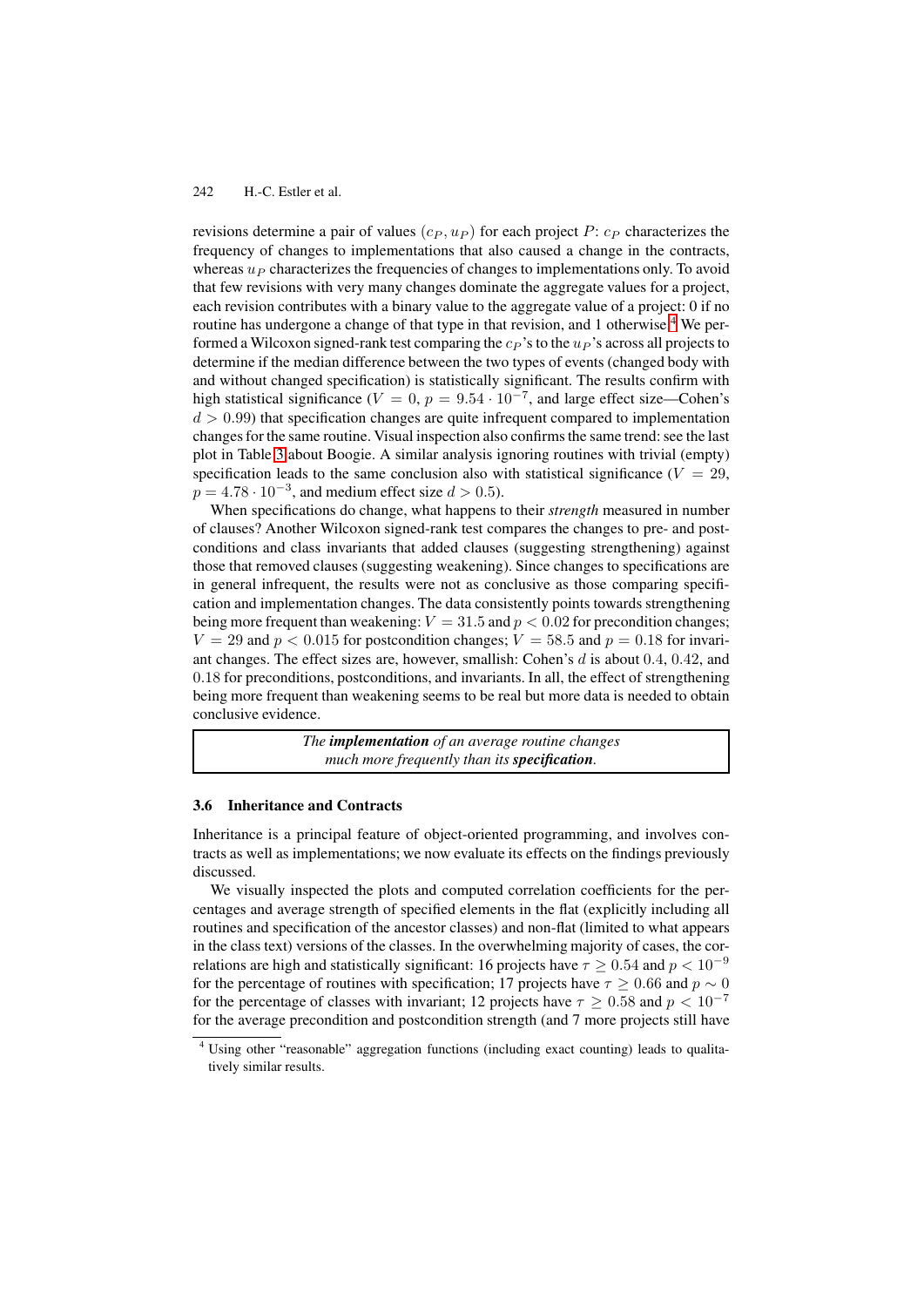$\tau \geq 0.33$  and visually evident correlations); and 15 projects have  $\tau \geq 0.45$  and  $p \sim 0$ for the average invariant strength. The first-order conclusion is that, in most cases, ignoring the inherited specification does not preclude understanding qualitative trends.

What about the remaining projects, which have small or insignificant correlations for some of the measures in the flat and non-flat versions? Visual inspection often confirms the absence of significant correlations, in that the measures evolve along manifestly different shapes in the flat or non-flat versions; the divergence in trends is typically apparent in the revisions where the system size changes significantly, where the overall design—and the inheritance hierarchy—is most likely to change. To see if these visible differences invalidate some of the findings discussed so far, we reviewed the findings against the data for *flat* classes. The big picture was not affected: considering inheritance may affect the measures and offset or bias some trends, but the new measures are still consistent with the same conclusions drawn from the data for non-flat classes. Future work will investigate whether this result is indicative of a mismatch between the semantics of inheritance and how it is used in practice [\[28](#page-16-13)[,26\]](#page-16-14). (See the extended version [\[7\]](#page-15-2) for details.)

*Qualitative trends of measures involving contracts do not change significantly whether we consider or ignore inherited contracts.*

# **4 Threats to Validity**

**Construct Validity.** Using the number of clauses as a proxy for the strength of a specification may produce imprecise measures; Section [2,](#page-2-0) however, estimated the imprecision and showed it is limited, and hence an acceptable trade-off in most cases (also given that computing strength exactly is infeasible). Besides, the number of clauses is still a valuable size/complexity measure in its own right (Section [3.4\)](#page-10-0).

**Internal Validity.** Since we targeted object-oriented languages where inheritance is used pervasively, it is essential that the inheritance structure be taken into account in the measures. We fully addressed this major threat to internal validity by analyzing all projects twice: in non-flat and flat version (Section [3.6\)](#page-12-1).

**External Validity.** Our study is restricted to three formalisms for writing contract specifications. While other notations for contracts are similar, we did not analyze other types of formal specification, which might limit the generalizability of our findings. In contrast, the restriction to open-source projects does not pose a serious threat to external validity in our study, because several of our projects are mainly maintained by professional programmers (EiffelBase and Gobo projects) or by professional researchers in industry (Boogie, CCI, Dafny, and Quickgraph).

An important issue to warrant external validity involves the *selection of projects.* We explicitly targeted projects that make a non-negligible usage of contracts (Section [2\)](#page-2-1), as opposed to the overwhelming majority that only include informal documentation or no documentation at all. This deliberate choice limits the generalizability of our findings, but also focuses the study on understanding how contracts can be seriously used in practice. A related observation is that the developers of several of the study's projects are supporters of using formal specifications. While this is a possible source of bias it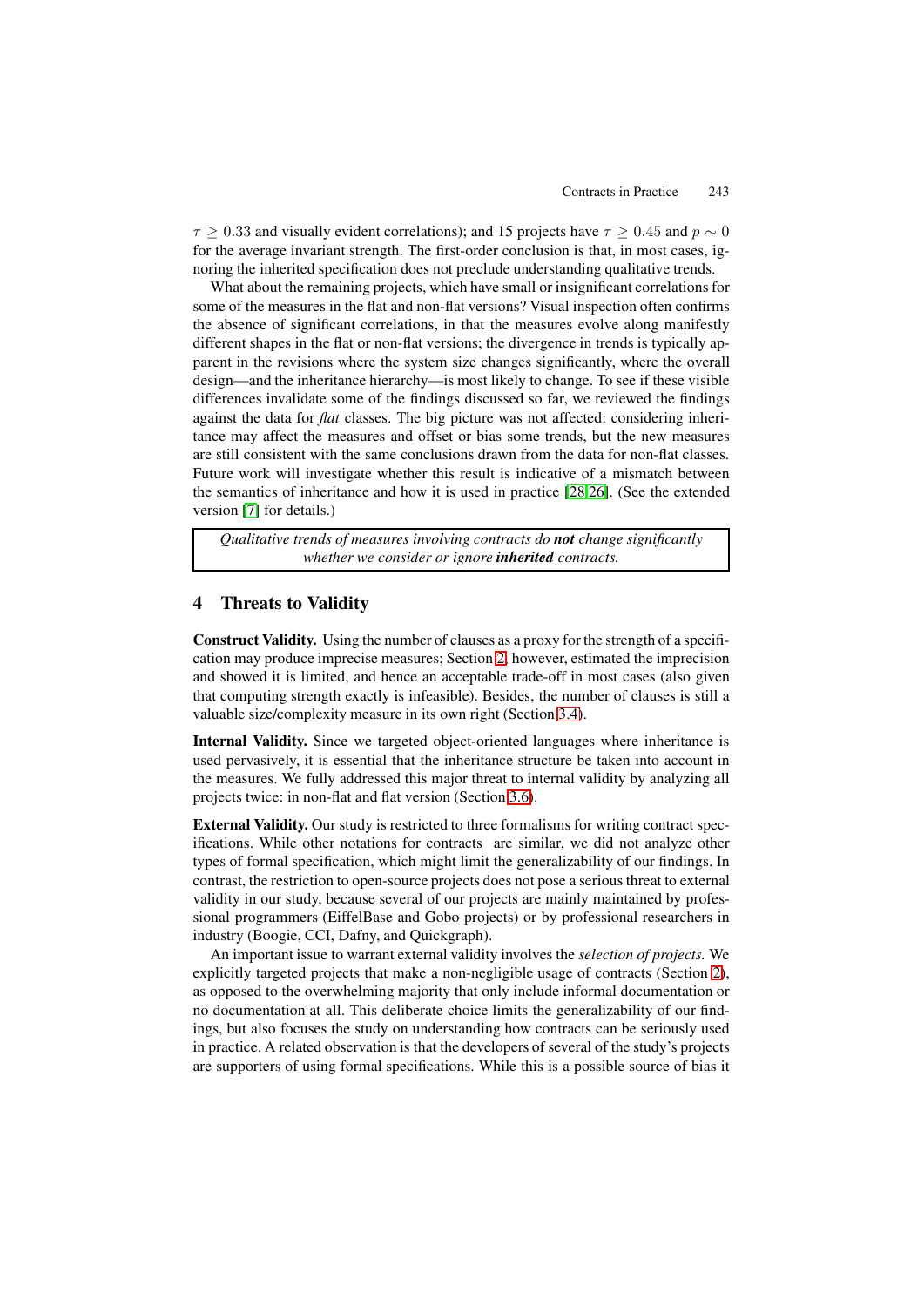also contributes to reliability of the results: since we are analyzing good practices and success stories of writing contracts, we should target competent programmers with sufficient experience, rather than inexpert novices. Besides, Schiller et al.'s independent analysis [\[27\]](#page-16-5) of some C# projects using CodeContracts also included in our study suggests that their developers are hardly fanatic about formal methods, as they use contracts only to the extent that it remains inexpensive and cost-effective, and does not require them to change their programming practices.

Nevertheless, to get an idea of whether the programmers we studied really have incomparable skills, we also set up a small *control group*, consisting of 10 projects developed by students of a software engineering course involving students from universities all around the world. In summary (see [\[7\]](#page-15-2) for details), we found that several of the trends measured with the professional programmers were also present in the student projects—albeit on the smaller scale of a course project. This gives some confidence that the big picture outlined by this paper's results somewhat generalizes to developers willing to spend some programming effort to write contracts.

## **5 Related Work**

To our knowledge, this paper is the first quantitative empirical study of specifications in the form of contracts and their evolution together with code. Schiller et al. [\[27\]](#page-16-5) study C# projects using CodeContracts (some also part of our study); while our and their results are not directly comparable because we take different measures and classify contract usage differently, the overall qualitative pictures are consistent and nicely complementary. In the paper we also highlighted a few points where their results confirm or justify ours. Schiller et al. do not study contract *evolution*; there is evidence, however, that other forms of documentation—e.g., comments [\[9\]](#page-16-15), APIs [\[13\]](#page-16-16), or tests [\[32\]](#page-16-17)—evolve with code.

A well-known problem is that specification and implementation tend to diverge over time; this is more likely for documents such as requirements and architectural designs that are typically developed and stored separately from the source code. Much research has targeted this problem; specification refinement, for instance, can be applied to software revisions [\[10\]](#page-16-18). Along the same lines, some empirical studies analyzed how requirements relate to the corresponding implementations; [\[12\]](#page-16-19), for example, examines the co-evolution of certain aspects of requirements documents with change logs and shows that topic-based requirements traceability can be automatically implemented from the information stored in version control systems.

The information about the usage of formal specification by programmers is largely anecdotal, with the exceptions of a few surveys on industrial practices [\[2](#page-15-6)[,31\]](#page-16-20). There is, however, some evidence of the usefulness of contracts and assertions. [\[15\]](#page-16-21), for example, suggests that increases of assertions density and decreases of fault density correlate. [\[20\]](#page-16-22) reports that using assertions may decrease the effort necessary for extending existing programs and increase their reliability. In addition, there is evidence that developers are more likely to use contracts in languages that support them natively [\[2\]](#page-15-6). As the technology to infer contracts from code reaches high precision levels [\[6](#page-15-7)[,30\]](#page-16-8), it is natural to compare automatically inferred and programmer-written contracts; they turn out to be, in general, different but with significant overlapping [\[23\]](#page-16-23).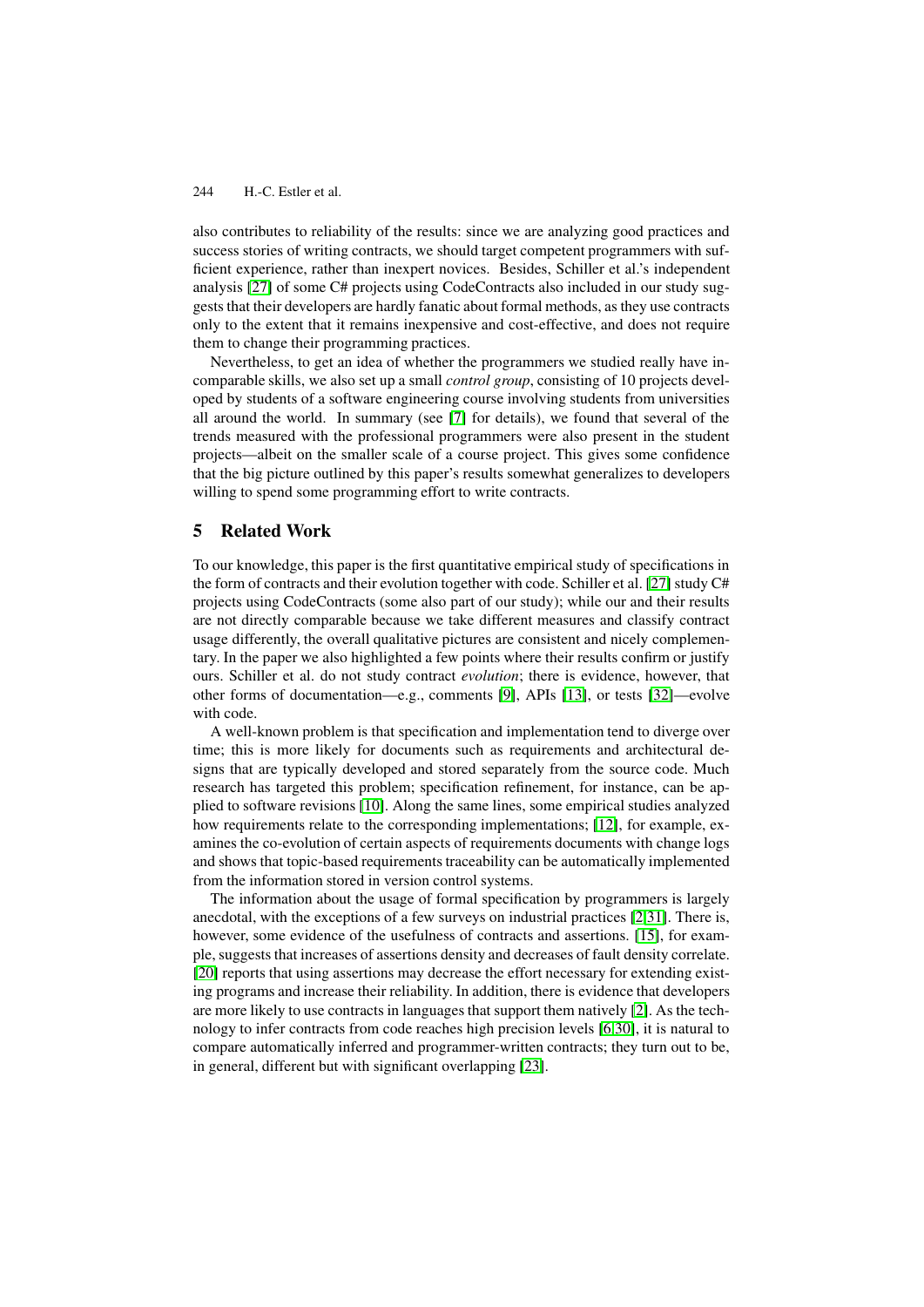# **6 Concluding Discussion and Implications of the Results**

Looking at the big picture, our empirical study suggests a few actionable remarks. (*i)* The effort required to make a quantitatively significant usage of lightweight specifications is sustainable consistently over the lifetime of software projects. This supports the practical applicability of methods and processes that rely on *some* form of rigorous specification. (*ii)* The overwhelming majority of contracts that programmers write in practice are short and simple. This means that, to be practical, methods and tools should make the best usage of such simple contracts or acquire more complex and complete specifications by other means (e.g., inference). It also encourages the usage of simple specifications early on in the curriculum and in the training of programmers [\[14\]](#page-16-24). (*iii)* In spite of the simplicity of the contracts that are used in practice, developers who commit to using contracts seem to stick to them over an entire project lifetime. This reveals that even simple specifications bring a value that is worth the effort: a little specification can go a long way. (*iv)* Developers often seem to adapt their contracts in response to changes in the design; future work in the direction of facilitating these adaptations and making them seamless has a potential for a high impact.  $(v)$  A cornerstone software engineering principle—stable interfaces over changing implementations—seems to have been incorporated by programmers. An interesting follow-up question is then whether this principle can be leveraged to improve not only the reusability of software components but also the *collaboration* between programmers in a development team. (*vi)* Somewhat surprisingly, inheritance does not seem to affect most qualitative findings of our study. The related important issue of how *behavioral subtyping* is achieved in practice [\[26\]](#page-16-14) belongs to future work, together with several other follow-up questions whose answers can build upon the foundations laid by this paper's results.

**Acknowledgments.** Thanks to Sebastian Nanz for comments on a draft of this paper; and to Todd Schiller, Kellen Donohue, Forrest Coward, and Mike Ernst for sharing a draft of their paper [\[27\]](#page-16-5) and comments on this work.

## <span id="page-15-3"></span><span id="page-15-0"></span>**References**

- 1. Barnett, M., Fähndrich, M., Leino, K.R.M., Müller, P., Schulte, W., Venter, H.: Specification and verification: the Spec# experience. Comm. ACM 54(6), 81–91 (2011)
- <span id="page-15-6"></span>2. Chalin, P.: Are practitioners writing contracts? In: Butler, M., Jones, C.B., Romanovsky, A., Troubitsyna, E. (eds.) Fault-Tolerant Systems. LNCS, vol. 4157, pp. 100–113. Springer, Heidelberg (2006)
- <span id="page-15-4"></span><span id="page-15-1"></span>3. <http://se.inf.ethz.ch/data/coat/>
- 4. Dietl, W., Dietzel, S., Ernst, M.D., Muslu, K., Schiller, T.W.: Building and using pluggable type-checkers. In: ICSE, pp. 681–690. ACM (2011)
- <span id="page-15-5"></span>5. Drossopoulou, S., Francalanza, A., Müller, P., Summers, A.J.: A unified framework for verification techniques for object invariants. In: Vitek, J. (ed.) ECOOP 2008. LNCS, vol. 5142, pp. 412–437. Springer, Heidelberg (2008)
- <span id="page-15-7"></span>6. Ernst, M.D., Perkins, J.H., Guo, P.J., McCamant, S., Pacheco, C., Tschantz, M.S., Xiao, C.: The Daikon system for dynamic detection of likely invariants. Sci. Comput. Program. 69, 35–45 (2007)
- <span id="page-15-2"></span>7. Estler, H.C., Furia, C.A., Nordio, M., Piccioni, M., Meyer, B.: Contracts in practice (2013), extended version with appendix <http://arxiv.org/abs/1211.4775>